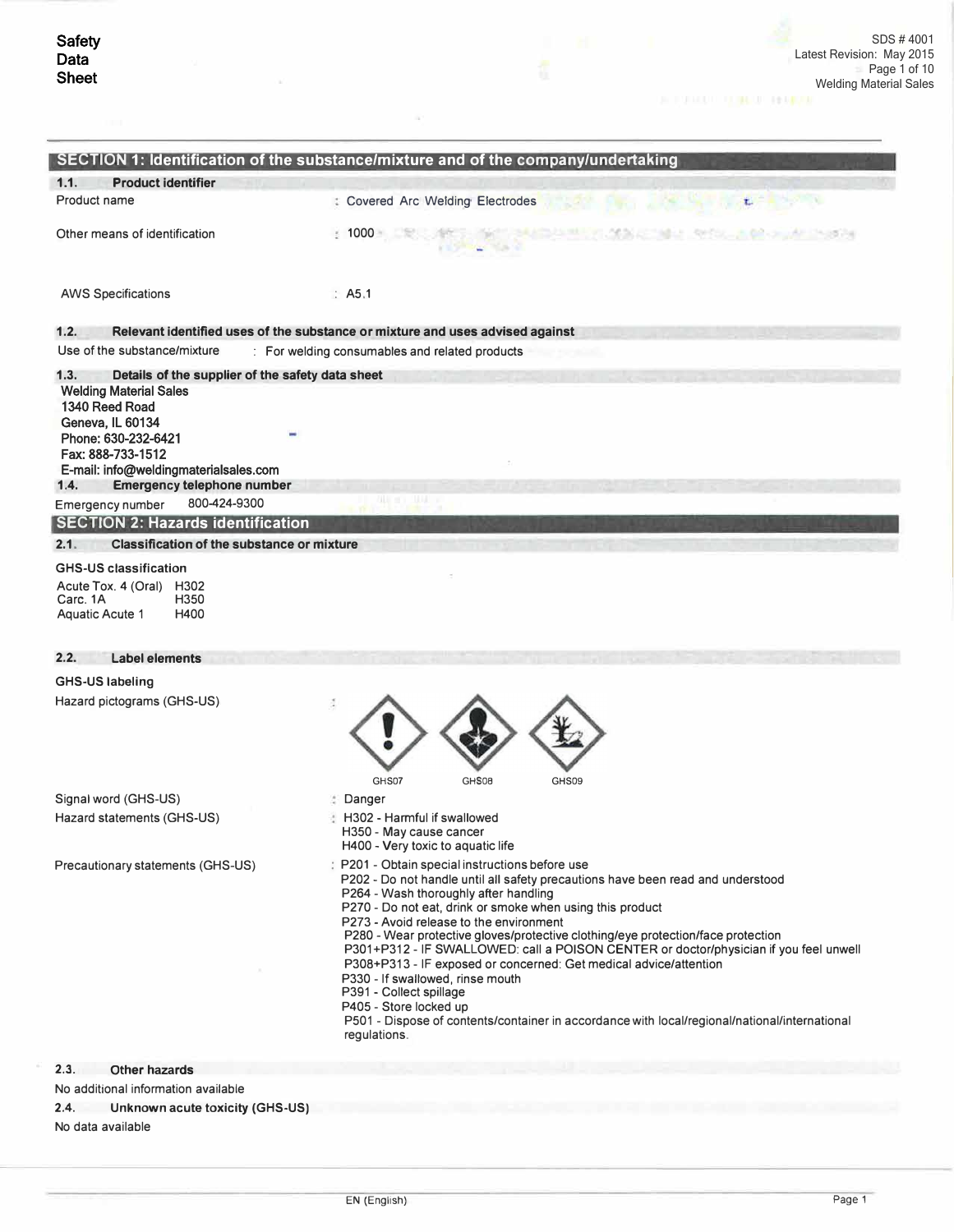Ġ,

41

# **SECTION 3: Composition/information on ingredients**

# 3.1. Substances

# Not applicable

# Full text of H-phrases: see section 16

# 3.2. Mixture

| <b>The Contract of the Contract Ave</b><br><b>Name</b>               | <b>Product identifier</b> | $\%$          | <b>GHS-US classification</b>                                                                                                                                 |
|----------------------------------------------------------------------|---------------------------|---------------|--------------------------------------------------------------------------------------------------------------------------------------------------------------|
| Iron (Fe)                                                            | (CAS No) 7439-89-6        | $55 - 70$     | Acute Tox. 4 (Oral), H302                                                                                                                                    |
| Calcium carbonate (CaCO <sub>3</sub> )                               | (CAS No) 1317-65-3        | $5 - 12$      | Not classified                                                                                                                                               |
| Aluminum (AI)                                                        | (CAS No) 7429-90-5        | $0 - 5$       | Not classified                                                                                                                                               |
| Sodium silicate ( $Na2O-NSIO2$ )                                     | (CAS No) 1344-09-8        | $0 - 5$       | Acute Tox. 4 (Oral), H302                                                                                                                                    |
| Cellulose                                                            | (CAS No) 65996-61-4       | $\leq$ 5      | Not classified                                                                                                                                               |
| Mineral silicates                                                    | (CAS No) 1332-58-7        | $\leq$ 5      | Not classified                                                                                                                                               |
| Titanium dioxide $(TiO2)$                                            | (CAS No) 13463-67-7       | $0 - 3$       | Carc 2, H351                                                                                                                                                 |
| Potassium silicate (K <sub>2</sub> O <sub>3</sub> SiO <sub>3</sub> ) | (CAS No) 1312-76-1        | $0 - 3$       | Acute Tox. 4 (Oral), H302                                                                                                                                    |
| Magnesite ( $MqCO3$ )                                                | (CAS No) 546-93-0         | $0 - 2$       | Not classified                                                                                                                                               |
| Manganese (Mn)                                                       | (CAS No) 7439-96-5        | $0.45 - 1.75$ | Not classified                                                                                                                                               |
| Aluminum oxide (Al <sub>2</sub> O <sub>3</sub> )                     | (CAS No) 1344-28-1        | $0 - 1$       | Not classified                                                                                                                                               |
| Potassium carbonate                                                  | (CAS No) 584-08-7         | $\leq$ 1      | Acute Tox. 4 (Oral), H302                                                                                                                                    |
| Silicon (Si)                                                         | (CAS No) 7440-21-3        | $0.12 - 0.8$  | Not classified                                                                                                                                               |
| Quartz $(SIO2)$                                                      | (CAS No) 14808-60-7       | $0.15 - 0.2$  | Acute Tox. 4 (Oral), H302<br>Carc. 1A, H350                                                                                                                  |
| Fluorspar $(CaF2)$                                                   | (CAS No) 7789-75-5        | < 0.01        | Acute Tox. Not classified (Oral)                                                                                                                             |
| Magnesium oxide (MgO2)                                               | (CAS No) 1309-48-4        | < 0.01        | Not classified                                                                                                                                               |
| Zinc oxide $(ZnO2)$                                                  | (CAS No) 1314-13-2        | < 0.01        | Acute Tox. 4 (Oral), H302<br>Acute Tox. 4 (Inhalation), H332<br>Repr. 1A, H360<br><b>STOT RE 2, H373</b><br>Aquatic Acute 1, H400<br>Aquatic Chronic 1, H410 |

# **SECTION 4: First aid measures**

| 4.1.<br>Description of first aid measures                           |                                                                                                                                                                                                                                                                                                                                                                                                                                                                                                                                                                                                                                                                                                                                                                                                                                                                                                                                                     |
|---------------------------------------------------------------------|-----------------------------------------------------------------------------------------------------------------------------------------------------------------------------------------------------------------------------------------------------------------------------------------------------------------------------------------------------------------------------------------------------------------------------------------------------------------------------------------------------------------------------------------------------------------------------------------------------------------------------------------------------------------------------------------------------------------------------------------------------------------------------------------------------------------------------------------------------------------------------------------------------------------------------------------------------|
| First-aid measures after inhalation                                 | Remove to fresh air. If not breathing, give artificial respiration. If breathing is difficult, give<br>oxygen. Get medical attention.                                                                                                                                                                                                                                                                                                                                                                                                                                                                                                                                                                                                                                                                                                                                                                                                               |
| First-aid measures after skin contact                               | Flush with water for at least 15 minutes. Seek medical attention if irritation develops or persists.                                                                                                                                                                                                                                                                                                                                                                                                                                                                                                                                                                                                                                                                                                                                                                                                                                                |
| First-aid measures after eye contact                                | Immediately flush eyes with water and continue washing for at least 15 minutes. Obtain medical<br>attention if discomfort persists.                                                                                                                                                                                                                                                                                                                                                                                                                                                                                                                                                                                                                                                                                                                                                                                                                 |
| First-aid measures after ingestion                                  | Do NOT induce vomiting. Get immediate medical attention.                                                                                                                                                                                                                                                                                                                                                                                                                                                                                                                                                                                                                                                                                                                                                                                                                                                                                            |
| 4.2.<br>Most important symptoms and effects, both acute and delayed |                                                                                                                                                                                                                                                                                                                                                                                                                                                                                                                                                                                                                                                                                                                                                                                                                                                                                                                                                     |
| Symptoms/injuries after inhalation                                  | Short-term (acute) overexposure to the gases, fumes, and dusts may include irritation of the<br>eyes, lungs, nose, and throat. Some toxic gases associated with welding may cause pulmonary<br>edema, asphyxiation, and death.                                                                                                                                                                                                                                                                                                                                                                                                                                                                                                                                                                                                                                                                                                                      |
|                                                                     | Acute overexposure may include signs and symptoms such as watery eyes, nose and throat<br>irritation, headache, dizziness, difficulty in breathing, frequent coughing, or chest pain. The<br>presence of chromium/chromate in fume can cause irritation of nasal membranes and skin. The<br>presence of nickel compounds in fume can cause metallic taste, nausea, tightness of chest,<br>fever, and allergic reaction. Excessive inhalation or ingestion of manganese can produce<br>manganese poisoning. Overexposure to manganese compounds may affect the central nervous<br>system, symptoms of which are languor, sleepiness, muscular weakness, emotional<br>disturbances, and spastic gait resembling Parkinsonism. These symptoms can become<br>progressive and permanent if not treated. Excessive inhalation of fumes may cause "Metal Fume<br>Fever" with Flu-like symptoms such as chills, fever, body aches, vomiting, sweating, etc. |
| Symptoms/injuries after skin contact                                | Dusts may cause irritation.                                                                                                                                                                                                                                                                                                                                                                                                                                                                                                                                                                                                                                                                                                                                                                                                                                                                                                                         |
| Symptoms/injuries after eye contact                                 | Causes eye irritation.                                                                                                                                                                                                                                                                                                                                                                                                                                                                                                                                                                                                                                                                                                                                                                                                                                                                                                                              |
| Symptoms/injuries after ingestion                                   | Not an anticipated route of exposure during normal product handling. May be harmful if ingested.                                                                                                                                                                                                                                                                                                                                                                                                                                                                                                                                                                                                                                                                                                                                                                                                                                                    |
| 4.3.                                                                | Indication of any immediate medical attention and special treatment needed                                                                                                                                                                                                                                                                                                                                                                                                                                                                                                                                                                                                                                                                                                                                                                                                                                                                          |
| No additional information available                                 |                                                                                                                                                                                                                                                                                                                                                                                                                                                                                                                                                                                                                                                                                                                                                                                                                                                                                                                                                     |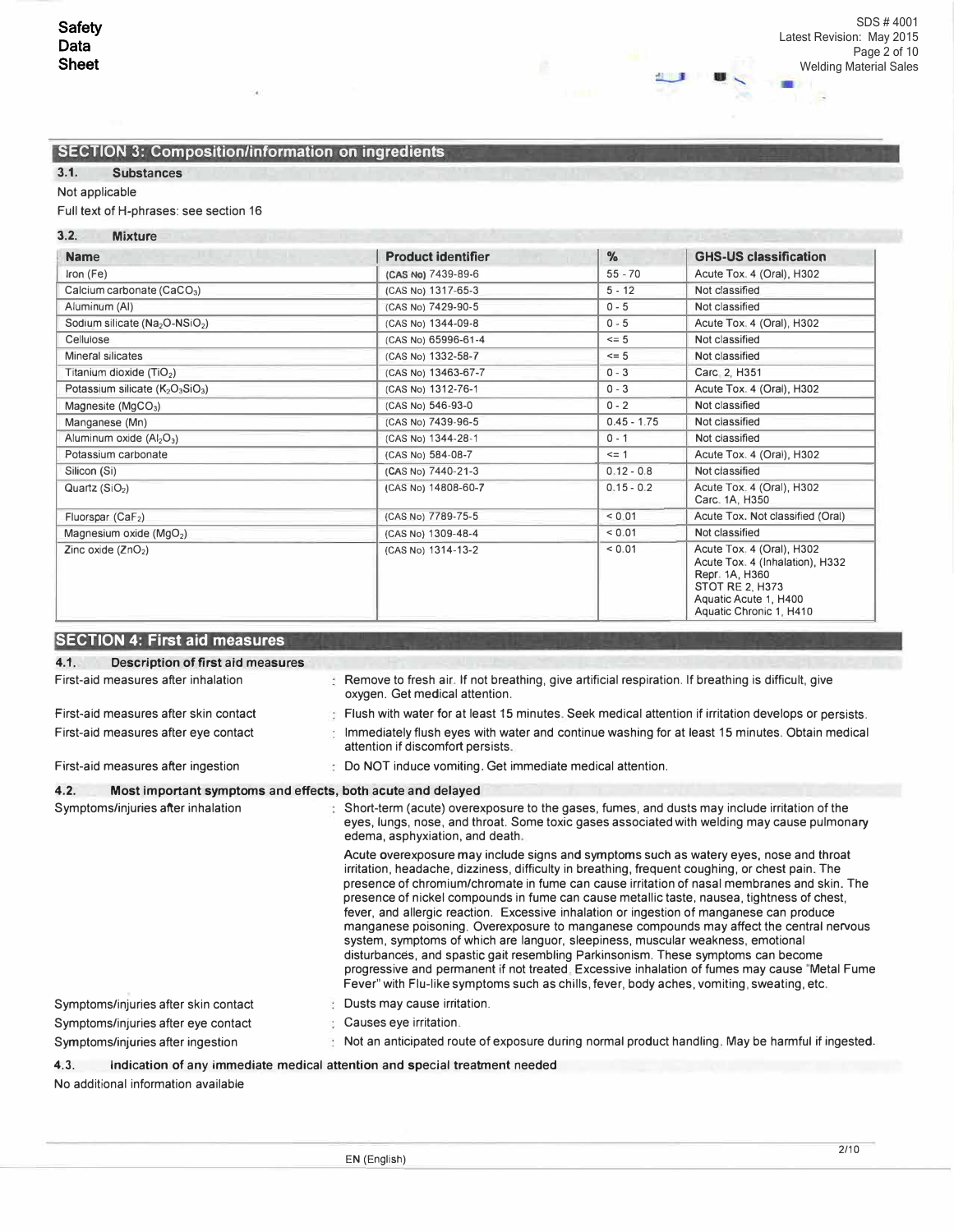| <b>SECTION 5: Firefighting measures</b>                                         |                                                                                                 |                                                        |  |
|---------------------------------------------------------------------------------|-------------------------------------------------------------------------------------------------|--------------------------------------------------------|--|
| <b>Extinguishing media</b><br>5.1.                                              |                                                                                                 |                                                        |  |
| Suitable extinguishing media                                                    | : Use extinguishing media appropriate for surrounding fire.                                     |                                                        |  |
| Unsuitable extinguishing media                                                  | : None.                                                                                         |                                                        |  |
| 5.2.                                                                            | Special hazards arising from the substance or mixture                                           |                                                        |  |
| Fire hazard                                                                     | Not flammable.<br>None known.                                                                   |                                                        |  |
| <b>Explosion hazard</b>                                                         |                                                                                                 |                                                        |  |
| 5.3.<br><b>Advice for firefighters</b>                                          |                                                                                                 |                                                        |  |
| Protection during firefighting<br><b>SECTION 6: Accidental release measures</b> | Firefighters should wear full protective gear.                                                  |                                                        |  |
| 6.1.                                                                            | Personal precautions, protective equipment and emergency procedures                             |                                                        |  |
| 6.1.1.                                                                          |                                                                                                 |                                                        |  |
| For non-emergency personnel<br>No additional information available              |                                                                                                 |                                                        |  |
| 6.1.2.                                                                          |                                                                                                 |                                                        |  |
| For emergency responders<br>No additional information available                 |                                                                                                 |                                                        |  |
| 6.2.                                                                            |                                                                                                 |                                                        |  |
| <b>Environmental precautions</b><br>Avoid release to the environment.           |                                                                                                 |                                                        |  |
| 6.3.                                                                            |                                                                                                 |                                                        |  |
| For containment                                                                 | Methods and material for containment and cleaning up<br>No special measures required.           |                                                        |  |
| Methods for cleaning up                                                         | Attempt to reclaim the product, if this is possible.                                            |                                                        |  |
| 6.4.<br><b>Reference to other sections</b>                                      |                                                                                                 |                                                        |  |
| No additional information available                                             |                                                                                                 |                                                        |  |
| <b>SECTION 7: Handling and storage</b>                                          |                                                                                                 |                                                        |  |
| 7.1.<br><b>Precautions for safe handling</b>                                    |                                                                                                 |                                                        |  |
| Precautions for safe handling                                                   |                                                                                                 | : Avoid generating dust. Avoid inhaling welding fumes. |  |
| 7.2.                                                                            |                                                                                                 |                                                        |  |
| Storage conditions                                                              | Conditions for safe storage, including any incompatibilities<br>: No special storage necessary. |                                                        |  |
|                                                                                 |                                                                                                 |                                                        |  |
| 7.3.<br>Specific end use(s)                                                     |                                                                                                 |                                                        |  |
| For welding consumables and related products                                    |                                                                                                 |                                                        |  |
|                                                                                 | <b>SECTION 8: Exposure controls/personal protection</b>                                         |                                                        |  |
| 8.1.<br><b>Control parameters</b>                                               |                                                                                                 |                                                        |  |
| Silicon (7440-21-3)                                                             |                                                                                                 |                                                        |  |
| <b>USA OSHA</b>                                                                 | OSHA PEL (TWA) (mg/m <sup>3</sup> )                                                             | $5 \text{ mg/m}^3$                                     |  |
| <b>Manganese (7439-96-5)</b>                                                    |                                                                                                 |                                                        |  |
| <b>USA ACGIH</b>                                                                | ACGIHTWA (mg/m <sup>3</sup> )                                                                   | $0.1$ mg/m <sup>3</sup>                                |  |
| <b>USA OSHA</b>                                                                 | OSHA PEL (Ceiling) (mg/m <sup>3</sup> )                                                         | $5 \text{ mg/m}^3$                                     |  |
|                                                                                 |                                                                                                 |                                                        |  |
| Aluminum (7429-90-5)                                                            |                                                                                                 |                                                        |  |
| <b>USA ACGIH</b>                                                                | ACGIHTWA (mg/m <sup>3</sup> )                                                                   | 1 mg/ $m3$                                             |  |
| <b>USA OSHA</b>                                                                 | OSHA PEL (TWA) (mg/m <sup>3</sup> )                                                             | $5 \text{ mg/m}^3$                                     |  |
| Magnesium oxide (1309-48-4)                                                     |                                                                                                 |                                                        |  |
| <b>USA ACGIH</b>                                                                | ACGIHTWA (mg/m <sup>3</sup> )                                                                   | $10$ mg/m <sup>3</sup>                                 |  |
| <b>USA OSHA</b>                                                                 | OSHA PEL (TWA) (mg/m <sup>3</sup> )                                                             | $15 \text{ mg/m}^3$                                    |  |
|                                                                                 |                                                                                                 |                                                        |  |
|                                                                                 |                                                                                                 |                                                        |  |
| Zinc oxide (1314-13-2)<br><b>USA ACGIH</b>                                      | ACGIHTWA (mg/m <sup>3</sup> )                                                                   | $2$ mg/m <sup>3</sup>                                  |  |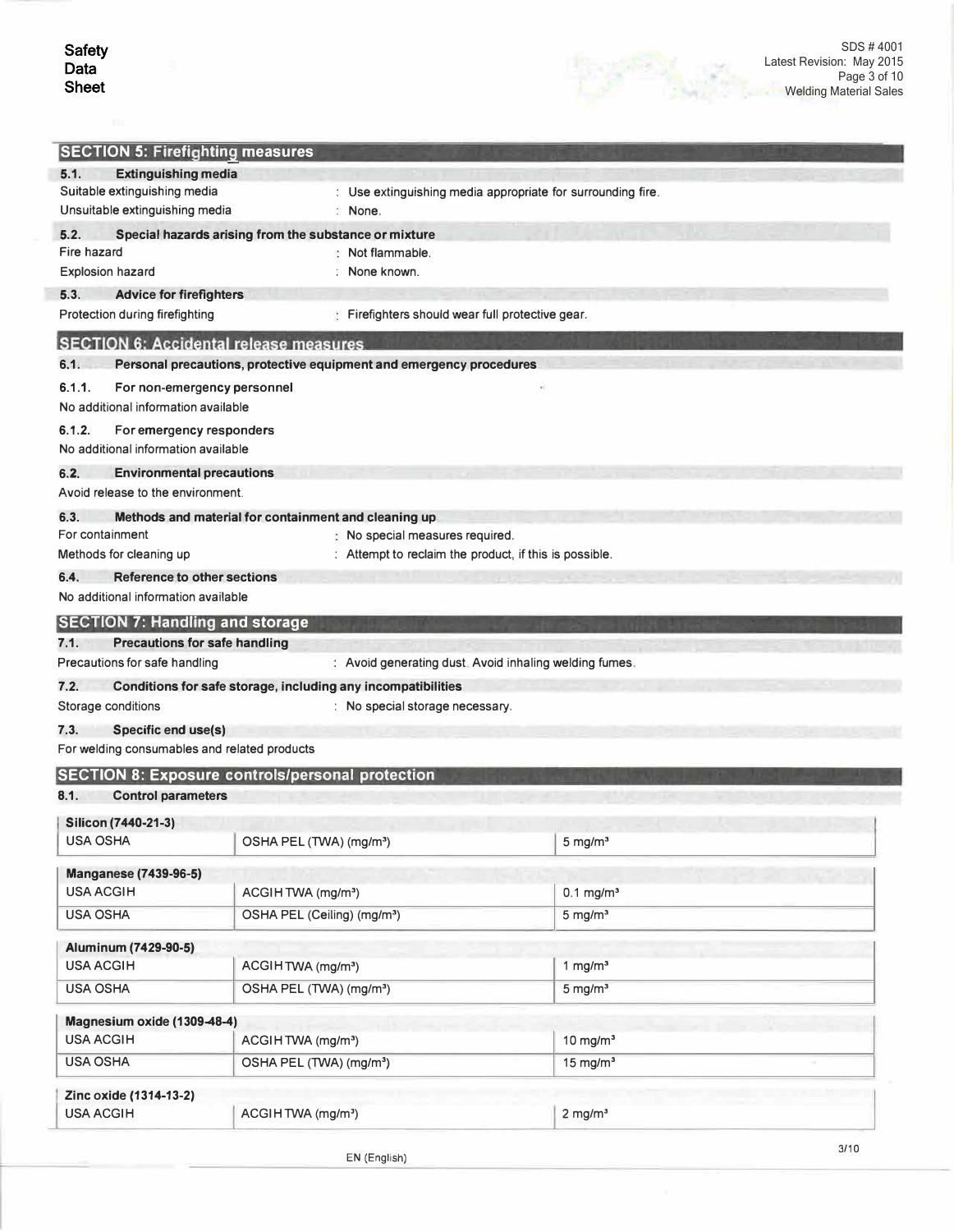-

| Zinc oxide (1314-13-2)                                                                                 |                                                                |                            |                                                                                                                                                                                                                                                                                                   |
|--------------------------------------------------------------------------------------------------------|----------------------------------------------------------------|----------------------------|---------------------------------------------------------------------------------------------------------------------------------------------------------------------------------------------------------------------------------------------------------------------------------------------------|
| <b>USA ACGIH</b>                                                                                       | ACGIH STEL (mg/m <sup>3</sup> )                                |                            | 10 mg/ $m3$                                                                                                                                                                                                                                                                                       |
| <b>USA OSHA</b>                                                                                        | OSHA PEL (TWA) (mg/m <sup>3</sup> )                            |                            | $5 \,\mathrm{mg/m^3}$                                                                                                                                                                                                                                                                             |
| Aluminum oxide (1344-28-1)                                                                             |                                                                |                            |                                                                                                                                                                                                                                                                                                   |
| <b>USA OSHA</b>                                                                                        | OSHA PEL (TWA) (mg/m <sup>3</sup> )                            |                            | $5 \text{ mg/m}^3$                                                                                                                                                                                                                                                                                |
| Titanium dioxide (13463-67-7)                                                                          |                                                                |                            |                                                                                                                                                                                                                                                                                                   |
| <b>USA ACGIH</b>                                                                                       | ACGIH TWA (mg/m <sup>3</sup> )                                 |                            | $10$ mg/m <sup>3</sup>                                                                                                                                                                                                                                                                            |
| <b>USA OSHA</b>                                                                                        | OSHA PEL (TWA) (mg/m <sup>3</sup> )                            |                            | $15 \text{ mg/m}^3$                                                                                                                                                                                                                                                                               |
| Calcium carbonate (1317-65-3)                                                                          |                                                                |                            |                                                                                                                                                                                                                                                                                                   |
| <b>USA OSHA</b>                                                                                        | OSHA PEL (TWA) (mg/m <sup>3</sup> )                            |                            | $5 \text{ mg/m}^3$                                                                                                                                                                                                                                                                                |
| Quartz (14808-60-7)                                                                                    |                                                                |                            |                                                                                                                                                                                                                                                                                                   |
| <b>USA ACGIH</b>                                                                                       | ACGIH TWA (mg/m <sup>3</sup> )                                 |                            | $0.025$ mg/m <sup>3</sup>                                                                                                                                                                                                                                                                         |
| <b>Magnesite (546-93-0)</b>                                                                            |                                                                |                            |                                                                                                                                                                                                                                                                                                   |
| <b>USA OSHA</b>                                                                                        | OSHA PEL (TWA) (mg/m <sup>3</sup> )                            |                            | $5 \text{ mg/m}^3$                                                                                                                                                                                                                                                                                |
| Mineral silicates (1332-58-7)                                                                          |                                                                |                            |                                                                                                                                                                                                                                                                                                   |
| <b>USA ACGIH</b>                                                                                       | ACGIH TWA (mg/m <sup>3</sup> )                                 |                            | $2$ mg/m <sup>3</sup>                                                                                                                                                                                                                                                                             |
| <b>USA OSHA</b>                                                                                        | OSHA PEL (TWA) (mg/m <sup>3</sup> )                            |                            | $5 \text{ mg/m}^3$                                                                                                                                                                                                                                                                                |
| 8.2.<br><b>Exposure controls</b>                                                                       |                                                                |                            |                                                                                                                                                                                                                                                                                                   |
| Appropriate engineering controls                                                                       |                                                                |                            | Local exhaust and general ventilation must be adequate to meet exposure standards.                                                                                                                                                                                                                |
| Hand protection                                                                                        |                                                                | Wear welding gloves.       |                                                                                                                                                                                                                                                                                                   |
| Eye protection                                                                                         |                                                                |                            | Wear helmet or face shield with filter lens of appropriate shade number. See ANSI/ASC Z49.1                                                                                                                                                                                                       |
|                                                                                                        |                                                                |                            | Section 4.2. Provide protective screens and flash goggles, if necessary, to shield others,                                                                                                                                                                                                        |
| Skin and body protection                                                                               |                                                                |                            | Wear head and body protection, which help to prevent injury from radiation, sparks, flame and<br>electrical shock. See ANSI Z49.1. At a minimum this includes welder's gloves and a protective<br>face shield, and may include arm protectors, aprons, hats, shoulder protection, as well as dark |
|                                                                                                        |                                                                |                            | substantial clothing. Train the employee not to touch live electrical parts and to insulate<br>him/herself from work and ground. Welders should not wear short sleeve shirts or short pants.                                                                                                      |
|                                                                                                        |                                                                | protection should be worn. | If exposure limits are exceeded or irritation is experienced, NIOSH approved respiratory                                                                                                                                                                                                          |
|                                                                                                        |                                                                |                            |                                                                                                                                                                                                                                                                                                   |
|                                                                                                        |                                                                |                            |                                                                                                                                                                                                                                                                                                   |
| Respiratory protection<br><b>SECTION 9: Physical and chemical properties</b><br>9.1.<br>Physical state | Information on basic physical and chemical properties<br>Solid |                            |                                                                                                                                                                                                                                                                                                   |
|                                                                                                        |                                                                | Rods or wire               |                                                                                                                                                                                                                                                                                                   |
|                                                                                                        |                                                                | Metallic                   |                                                                                                                                                                                                                                                                                                   |
| Appearance<br>Color<br>Odor                                                                            |                                                                | No data available          |                                                                                                                                                                                                                                                                                                   |
| Odor threshold                                                                                         |                                                                | No data available          |                                                                                                                                                                                                                                                                                                   |
|                                                                                                        |                                                                | No data available          |                                                                                                                                                                                                                                                                                                   |
|                                                                                                        |                                                                | No data available          |                                                                                                                                                                                                                                                                                                   |
|                                                                                                        |                                                                | No data available          |                                                                                                                                                                                                                                                                                                   |
|                                                                                                        |                                                                | No data available          |                                                                                                                                                                                                                                                                                                   |
| рH<br>Relative evaporation rate (butylacetate=1)<br>Melting point<br>Freezing point<br>Boiling point   |                                                                | No data available          |                                                                                                                                                                                                                                                                                                   |
|                                                                                                        |                                                                | No data available          |                                                                                                                                                                                                                                                                                                   |
| Flash point                                                                                            |                                                                | No data available          |                                                                                                                                                                                                                                                                                                   |
| Self ignition temperature                                                                              |                                                                | No data available          |                                                                                                                                                                                                                                                                                                   |
| Decomposition temperature                                                                              |                                                                | No data available          |                                                                                                                                                                                                                                                                                                   |
| Flammability (solid, gas)<br>Vapour pressure                                                           |                                                                | No data available          |                                                                                                                                                                                                                                                                                                   |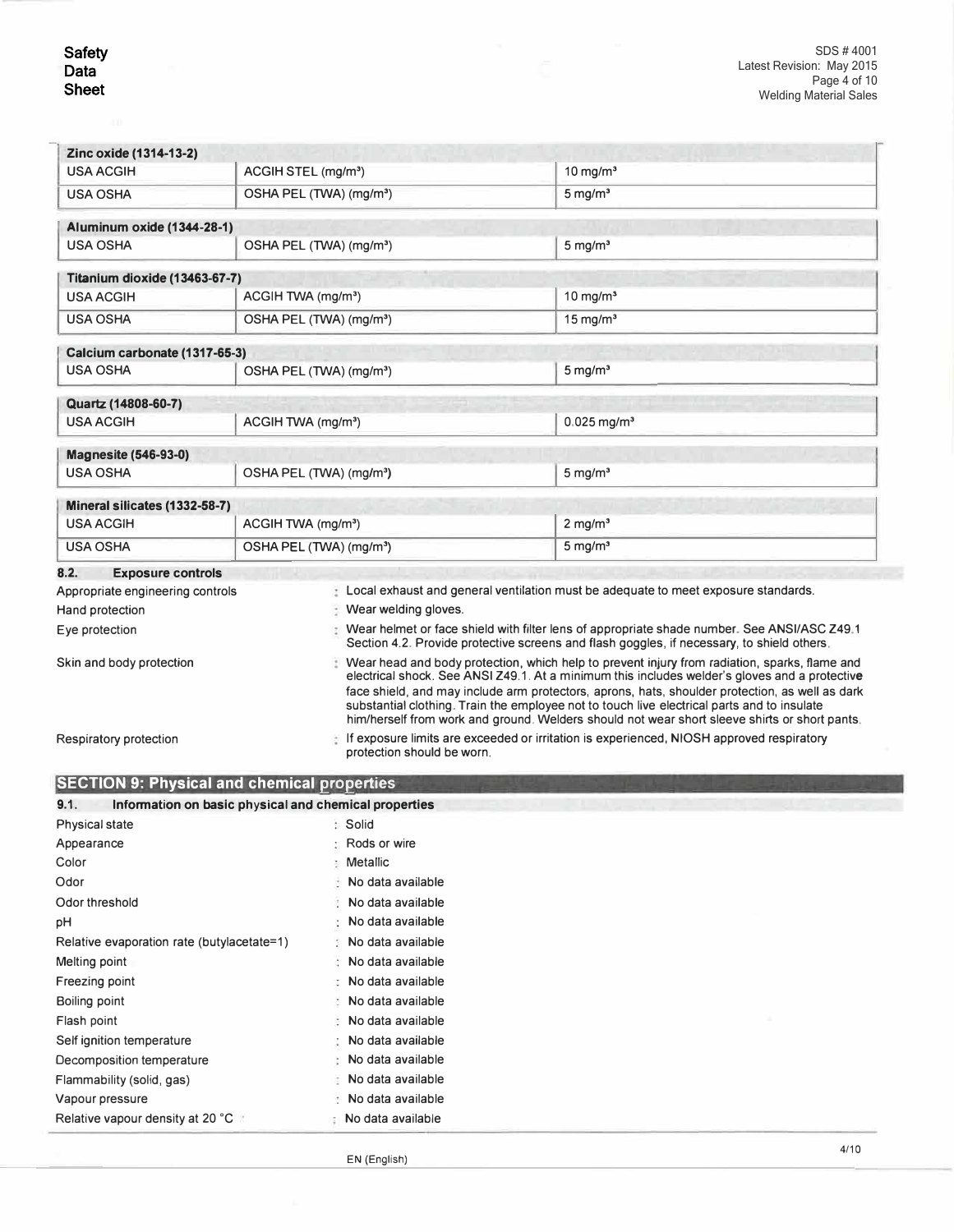| <b>Relative density</b>     | No data available      |
|-----------------------------|------------------------|
| Solubility                  | No data available      |
| Log Pow                     | No data available      |
| Log Kow                     | No data available<br>÷ |
| Viscosity, kinematic        | No data available      |
| Viscosity, dynamic          | No data available      |
| <b>Explosive properties</b> | No data available<br>÷ |
| Oxidising properties        | No data available      |
| <b>Explosive limits</b>     | No data available      |

## **9.2. Other information**

#### No additional information available

# **SECTION 10: Stability and reactivity**

#### 10.1. Reactivity

#### No additional information available

#### **10.2. Chemical stability**

The product is stable at normal handling and storage conditions.

#### **10.3. Possibility of hazardous reactions**

Will not occur.

## **10.4. Conditions to avoid**

None.

#### **10.5. Incompatible materials**

None.

I r

#### **10.6. Hazardous decomposition products**

Welding fumes and gases cannot be classified simply. The composition and quantity of both are dependent upon the metal being welded, the process, procedure and welding consumables used. Other conditions which also influence the composition and quantity of the fumes and gases to which workers may be exposed include: coating on the metal being welded (i.e. paint, painting, galvanizing), the number of welders, the volume of the work area, the quality and the amount of ventilation, the position of the welders head with respect to the fume plume, as well as the presence of contaminants in the atmosphere (such as chlorinated hydrocarbon vapors from the cleaning and degreasing activities).

When an electrode is consumed, the fume and gas decomposition products generated are different in percent and form from the ingredients listed in Section 3. Fume and gas decomposition, and not the ingredients in the electrode, are important. The concentration of a given fume or gas component may decrease or increase by many times the original concentration. Also, new compounds not in the electrodes may form. Decomposition products of normal operation include those originating from the volatilization, reaction or oxidation of the materials shown in Section 3, plus those from the base metal coating, etc., as noted above. Reasonable expected fume constituents of this product would include: Complex oxides of iron, manganese, silicon, chromium, nickel, columbium, molybdenum, copper, carbon dioxide, carbon monoxide, ozone and nitrogen oxides. Some products will also contain antimony, barium, molybdenum, aluminum, columbium, magnesium, strontium, tungsten, and or zirconium. Fume limit for chromium, nickel and or manganese may be reached before limit of 5 mg/m3 of general welding fumes is reached.

Gaseous reaction products may include carbon monoxide and carbon dioxide. Ozone and nitrogen oxides may be formed by the radiation from the arc. Determine the composition and quantity of fumes and gases to which workers are exposed by taking an air sample from inside the welder's helmet if worn or in the worker's breathing zone. Improve ventilation if exposures are not below limits. See ANSI/AWS F1.1, F1.3 and F1.5, available from the American Welding Society, 550 N.W. LeJeune Road, Miami, FL 33126.

#### **SECTION 11: Toxicological information**

#### **11.1. Information on toxicological effects**

| Acute toxicity                 | Harmful if swallowed.    |
|--------------------------------|--------------------------|
| <b>Carbon Steel Electrodes</b> |                          |
| ATE (oral)                     | 500.000 mg/kg bodyweight |
| Iron (7439-89-6)               |                          |
| LD50 oral rat                  | 984 mg/kg                |
| ATE (oral)                     | 984.000 mg/kg            |
| Silicon (7440-21-3)            |                          |
| ATE (oral)                     | 3160.000 mg/kg           |

EN (English)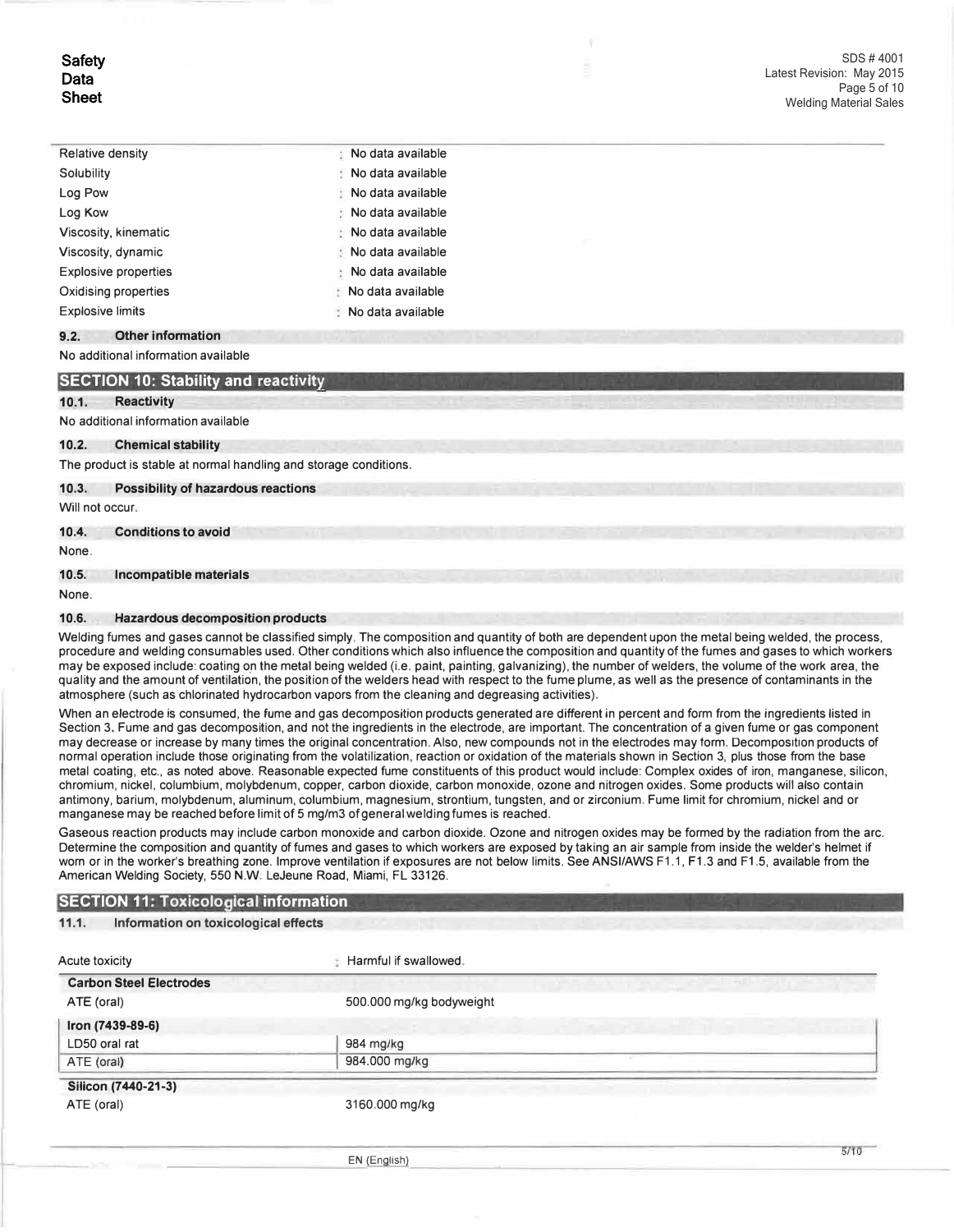i,

| <b>Manganese (7439-96-5)</b>                     |                                                                                                                                                   |
|--------------------------------------------------|---------------------------------------------------------------------------------------------------------------------------------------------------|
| ATE (oral)                                       | 9000000.000 mg/kg                                                                                                                                 |
|                                                  |                                                                                                                                                   |
| Zinc oxide (1314-13-2)<br>LD50 oral rat          |                                                                                                                                                   |
| ATE (oral)                                       | > 5000 mg/kg<br>500.000 mg/kg                                                                                                                     |
|                                                  |                                                                                                                                                   |
| Aluminum oxide (1344-28-1)                       |                                                                                                                                                   |
| LD50 oral rat                                    | > 5000 mg/kg                                                                                                                                      |
| Titanium dioxide (13463-67-7)                    |                                                                                                                                                   |
| LD50 oral rat                                    | > 10000 mg/kg                                                                                                                                     |
| Sodium silicate (1344-09-8)                      |                                                                                                                                                   |
| LD50 oral rat                                    | 1153 mg/kg                                                                                                                                        |
| ATE (oral)                                       | 1153.000 mg/kg                                                                                                                                    |
| Quartz (14808-60-7)                              |                                                                                                                                                   |
| LD50 oral rat                                    | 500 mg/kg                                                                                                                                         |
| ATE (oral)                                       | 500.000 mg/kg                                                                                                                                     |
|                                                  |                                                                                                                                                   |
| Potassium carbonate (584-08-7)<br>LD50 oral rat  |                                                                                                                                                   |
| ATE (oral)                                       | 1870 mg/kg<br>1870.000 mg/kg                                                                                                                      |
|                                                  |                                                                                                                                                   |
| Fluorspar (CaF2) (7789-75-5)                     |                                                                                                                                                   |
| LD50 oral rat                                    | 4250 mg/kg                                                                                                                                        |
| ATE (oral)                                       | 4250.000 mg/kg bodyweight                                                                                                                         |
| Potassium silicate (1312-76-1)                   |                                                                                                                                                   |
| LD50 oral rat                                    | 1300 mg/kg                                                                                                                                        |
| ATE (oral)                                       | 1300.000 mg/kg bodyweight                                                                                                                         |
| Skin corrosion/irritation                        | Not classified                                                                                                                                    |
| Serious eye damage/irritation                    | Not classified                                                                                                                                    |
| Respiratory or skin sensitisation                | Not classified                                                                                                                                    |
| Germ cell mutagenicity                           | Not classified                                                                                                                                    |
| Carcinogenicity                                  | May cause cancer.                                                                                                                                 |
| Titanium dioxide (13463-67-7)                    |                                                                                                                                                   |
| <b>IARC</b> group                                | 2B - Possibly carcinogenic to humans                                                                                                              |
|                                                  |                                                                                                                                                   |
| Quartz (14808-60-7)                              |                                                                                                                                                   |
| <b>IARC</b> group                                | 1 - Carcinogenic to humans                                                                                                                        |
| National Toxicology Program (NTP) Status         | 2 - Known Human Carcinogens                                                                                                                       |
| Reproductive toxicity                            | Not classified                                                                                                                                    |
| Specific target organ toxicity (single exposure) | : Not classified                                                                                                                                  |
|                                                  |                                                                                                                                                   |
|                                                  |                                                                                                                                                   |
| Specific target organ toxicity (repeated         | Not classified                                                                                                                                    |
| exposure)                                        |                                                                                                                                                   |
| Aspiration hazard                                | : Not classified                                                                                                                                  |
|                                                  |                                                                                                                                                   |
| <b>SECTION 12: Ecological information</b>        |                                                                                                                                                   |
| 12.1.<br><b>Toxicity</b>                         |                                                                                                                                                   |
| Sodium silicate (1344-09-8)                      |                                                                                                                                                   |
|                                                  |                                                                                                                                                   |
| LC50 fishes 1<br>LC50 fish 2                     | 301 - 478 mg/l (Exposure time: 96 h - Species: Lepomis macrochirus)<br>3185 mg/l (Exposure time: 96 h - Species: Brachydanio rerio [semi-static]) |
|                                                  |                                                                                                                                                   |
| Potassium silicate (1312-76-1)                   |                                                                                                                                                   |
| LC50 fishes 1                                    | 301 - 478 mg/l (Exposure time: 96 h - Species: Lepomis macrochirus)                                                                               |
|                                                  | 6/10<br>EN (English)                                                                                                                              |
|                                                  |                                                                                                                                                   |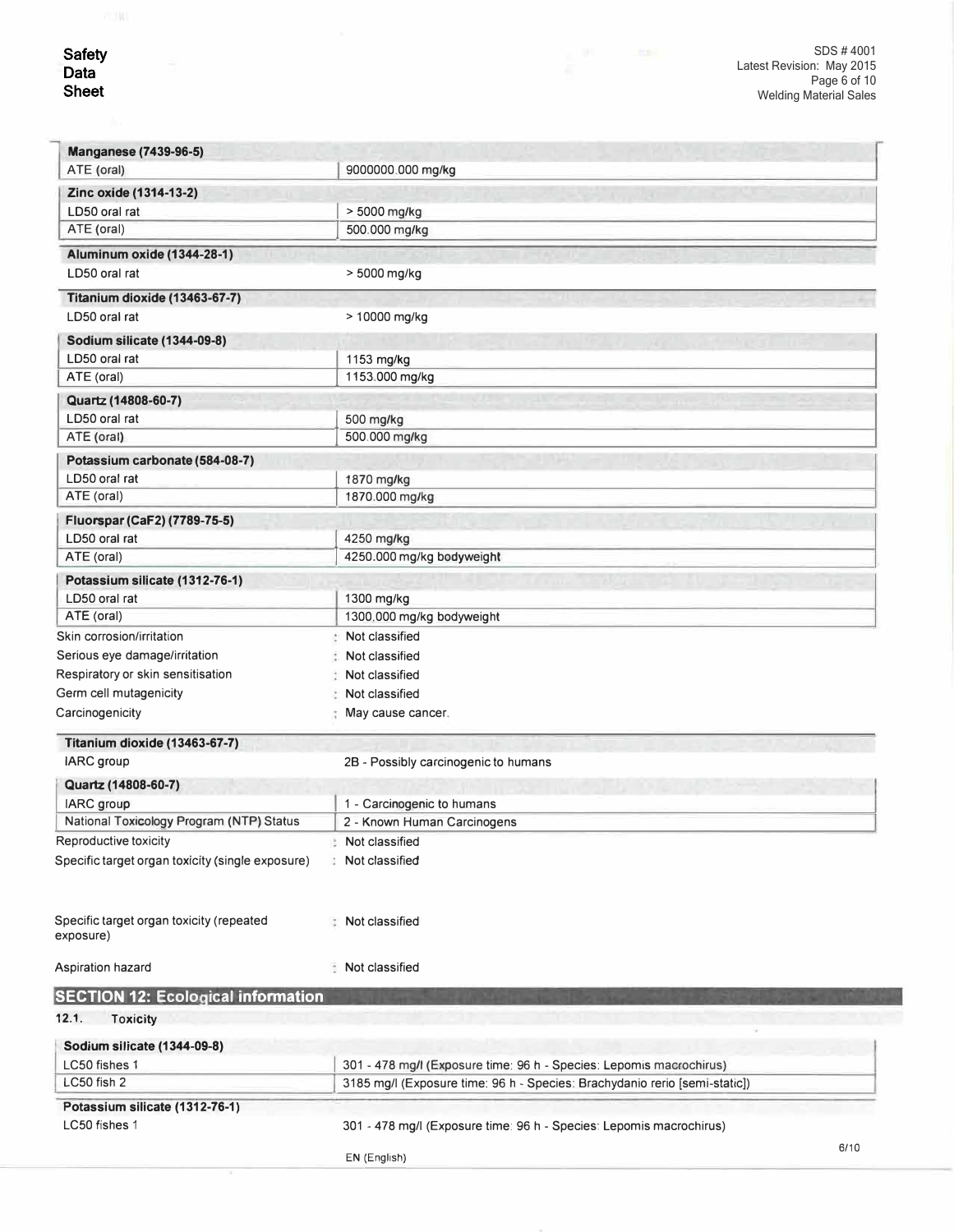$\mathbb{R}^n$ 

| Potassium silicate (1312-76-1)                                                                                                             |                                                                                                     |
|--------------------------------------------------------------------------------------------------------------------------------------------|-----------------------------------------------------------------------------------------------------|
| LC50 fish 2                                                                                                                                | 3185 mg/l (Exposure time: 96 h - Species: Brachydanio rerio [semi-static])                          |
| 12.2.<br><b>Persistence and degradability</b>                                                                                              |                                                                                                     |
| No additional information available                                                                                                        |                                                                                                     |
| 12.3.<br><b>Bioaccumulative potential</b>                                                                                                  |                                                                                                     |
| <b>Sodium silicate (1344-09-8)</b>                                                                                                         |                                                                                                     |
| BCF fish 1                                                                                                                                 | (no bioaccumulation expected)                                                                       |
| Potassium silicate (1312-76-1)                                                                                                             |                                                                                                     |
| BCF fish 1                                                                                                                                 | (no bioaccumulation expected)                                                                       |
| 12.4.<br><b>Mobility in soil</b>                                                                                                           |                                                                                                     |
| No additional information available                                                                                                        |                                                                                                     |
| 12.5.<br><b>Other adverse effects</b>                                                                                                      |                                                                                                     |
| No additional information available                                                                                                        |                                                                                                     |
| <b>SECTION 13: Disposal considerations</b>                                                                                                 |                                                                                                     |
| 13.1.<br><b>Waste treatment methods</b>                                                                                                    |                                                                                                     |
| Waste disposal recommendations                                                                                                             | Dispose of contents/container in accordance with local/regional/national/international regulations, |
| <b>SECTION 14: Transport information</b>                                                                                                   |                                                                                                     |
| In accordance with DOT / ADR / RID / ADNR / IMDG / ICAO / IATA                                                                             |                                                                                                     |
| 14.1.<br><b>UN number</b>                                                                                                                  |                                                                                                     |
| Not a dangerous good in sense of transport regulations                                                                                     |                                                                                                     |
| 14.2.<br>UN proper shipping name                                                                                                           |                                                                                                     |
| Not applicable                                                                                                                             |                                                                                                     |
| 15.1. US Federal regulations                                                                                                               |                                                                                                     |
| Iron (7439-89-6)<br>Listed on the United States TSCA (Toxic Substances Control Act) inventory                                              |                                                                                                     |
| Silicon (7440-21-3)                                                                                                                        |                                                                                                     |
| Listed on the United States TSCA (Toxic Substances Control Act) inventory                                                                  |                                                                                                     |
| <b>Manganese (7439-96-5)</b>                                                                                                               |                                                                                                     |
| Listed on the United States TSCA (Toxic Substances Control Act) inventory<br>Listed on SARA Section 313 (Specific toxic chemical listings) |                                                                                                     |
| SARA Section 313 - Emission Reporting                                                                                                      | 1.0%                                                                                                |
| Aluminum (7429-90-5)                                                                                                                       |                                                                                                     |
| Listed on the United States TSCA (Toxic Substances Control Act) inventory                                                                  |                                                                                                     |
| Listed on SARA Section 313 (Specific toxic chemical listings)                                                                              |                                                                                                     |
| SARA Section 313 - Emission Reporting                                                                                                      | 1.0 % (dust or fume only)                                                                           |
| Magnesium oxide (1309-48-4)                                                                                                                |                                                                                                     |
| Listed on the United States TSCA (Toxic Substances Control Act) inventory                                                                  |                                                                                                     |
| Zinc oxide (1314-13-2)                                                                                                                     |                                                                                                     |
| Listed on the United States TSCA (Toxic Substances Control Act) inventory                                                                  |                                                                                                     |
| <b>Aluminum oxide (1344-28-1)</b>                                                                                                          |                                                                                                     |
| Listed on the United States TSCA (Toxic Substances Control Act) inventory<br>Listed on SARA Section 313 (Specific toxic chemical listings) |                                                                                                     |
| SARA Section 313 - Emission Reporting                                                                                                      | 1.0 % (fibrous forms)                                                                               |
| Titanium dioxide (13463-67-7)                                                                                                              |                                                                                                     |
| Listed on the United States TSCA (Toxic Substances Control Act) inventory                                                                  |                                                                                                     |
|                                                                                                                                            | 7/10                                                                                                |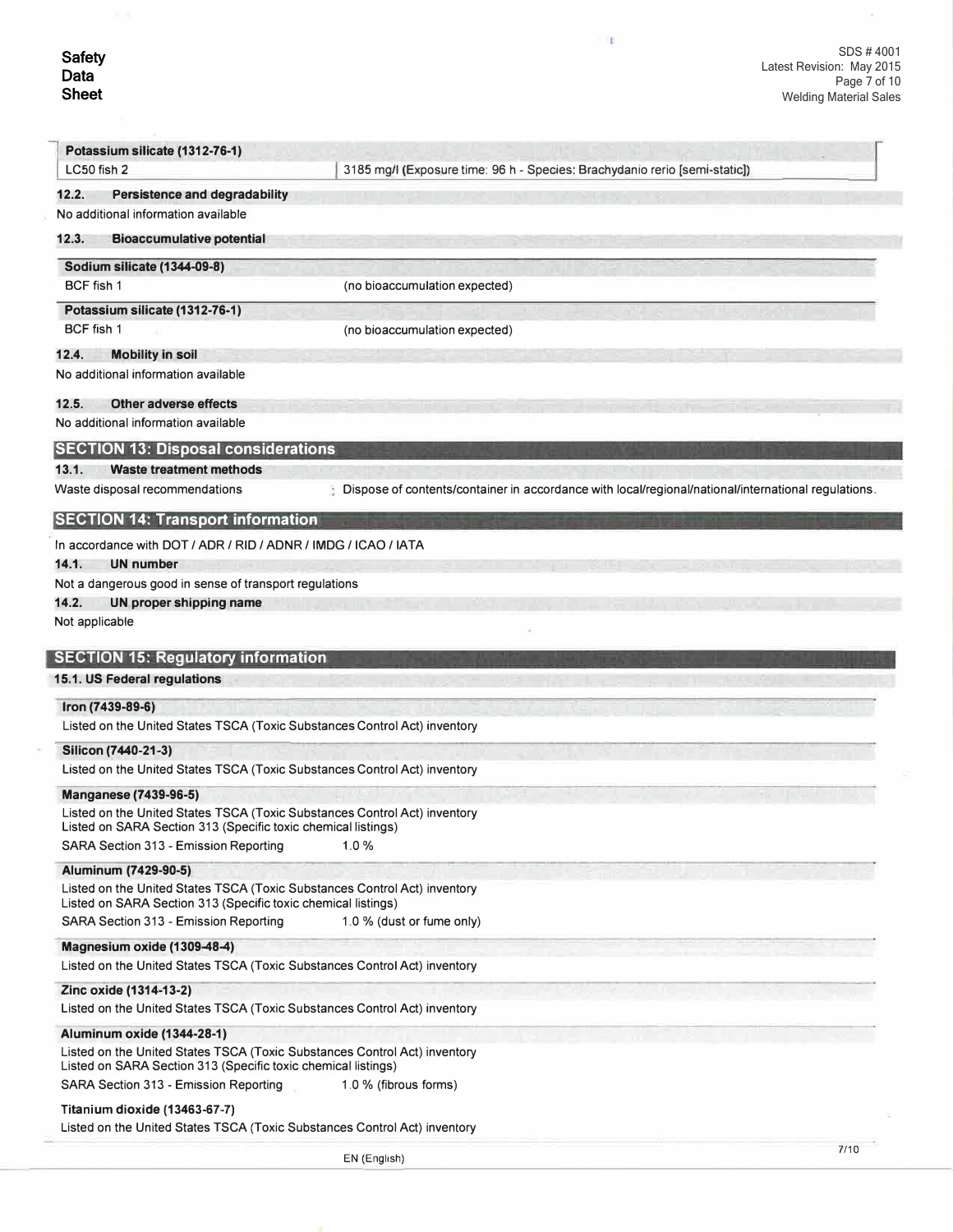

#### **Calclwm carbonate (1317-65-3)**

Listed on the United States TSCA (Toxic Substances Control Act) inventory

### **Sodium silicate (1344-09-8)**

Listed on the United States TSCA (Toxic Substances Control Act) inventory

#### **Quartz (14e08-60-7)**

Listed on the United States TSCA (Toxic Substances Control Act) inventory

#### Cellulose (65996-61-4)

Listed on the United States TSCA (Toxic Substances Control Act) inventory

### **Magnesite (546-93-0)**

Listed on the United States TSCA (Toxic Substances Control Act) inventory

## **Mineral silicates (1332-68-7)**

Listed on the United States TSCA (Toxic Substances Control Act) inventory

### **Potassfum carbonate (584-08-7)**

Listed on the United States TSCA (Toxic Substances Control Act) inventory

## **Fluorspar (CaF2) (7789-75-5)**

Listed on the United States TSCA (Toxic Substances Control Act) inventory

#### **Potassium silicate (1312-76-1:}**

Listed on the United States TSCA (Toxic Substances Control Act) inventory

### **15.2. US State regulations**

## **Titanium dioxide (13463-67-7)**

| 1100111911191001190119700001017                             |                                                                          |                                                                              |                                                                         |                                      |
|-------------------------------------------------------------|--------------------------------------------------------------------------|------------------------------------------------------------------------------|-------------------------------------------------------------------------|--------------------------------------|
| U.S. - California -<br>Proposition 65 -<br>Carcinogens List | U.S. - California -<br>Proposition 65 -<br><b>Developmental Toxicity</b> | U.S. - California -<br>Proposition 65 -<br>Reproductive Toxicity -<br>Female | U.S. - California -<br>Proposition 65 -<br>Reproductive Toxicity - Male | No significance risk level<br>(NSRL) |
| <b>Yes</b>                                                  |                                                                          |                                                                              |                                                                         |                                      |
| Quartz (14808-60-7)                                         |                                                                          |                                                                              |                                                                         |                                      |
| U.S. - California -<br>Proposition 65 -<br>Carcinogens List | U.S. - California -<br>Proposition 65 -<br><b>Developmental Toxicity</b> | U.S. - California -<br>Proposition 65 -<br>Reproductive Toxicity -<br>Female | U.S. - California -<br>Proposition 65 -<br>Reproductive Toxicity - Male | No significance risk level<br>(NSRL) |
| <b>Yes</b>                                                  |                                                                          |                                                                              |                                                                         |                                      |

#### **Silicon (7440-21-3)**

- U.S. Massachusetts Right To Know List
- U.S. Minnesota Hazardous Substance List
- U.S. New Jersey Right to Know Hazardous Substance List

U.S. - Pennsylvania - RTK (Right to Know) List

#### **Manganese (7439-96-5)**

- U.S. Massachusetts Right To Know List
- U.S. Minnesota Hazardous Substance List
- U.S. New Jersey Right to Know Hazardous Substance List
- U.S. Pennsylvania RTK (Right to Know) List

## **Aluminum (7429-90-5)**

- U.S. Massachusetts Right To Know List
- U.S. Minnesota Hazardous Substance List
- U.S. New Jersey Right to Know Hazardous Substance List
- U.S. Pennsylvania RTK (Right to Know) List

## **Magnesium oxide (1309-48-4)**

- U.S. Massachusetts Right To Know List
- U.S. Minnesota Hazardous Substance List
- U.S. New Jersey Right to Know Hazardous Substance List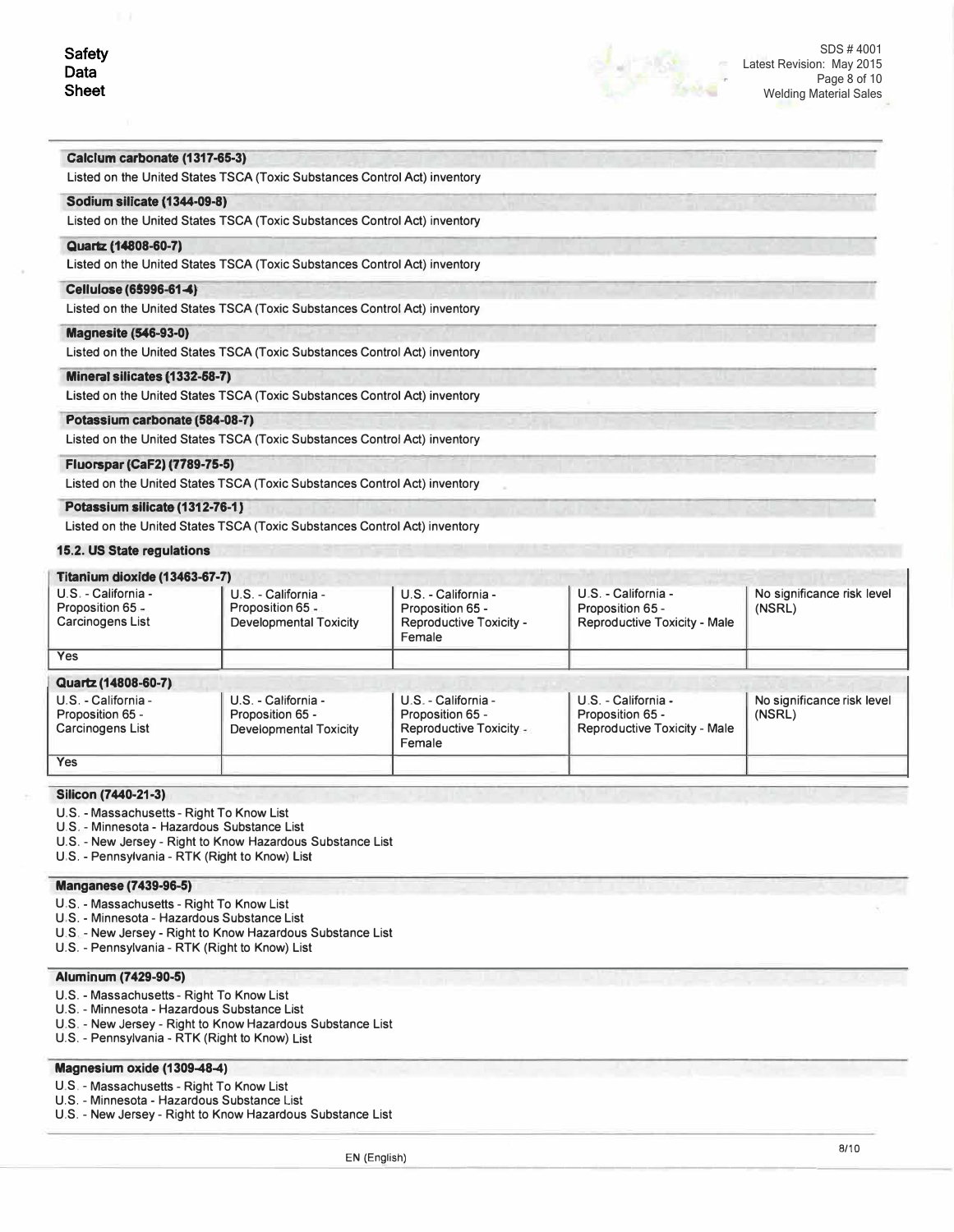## **Magnesium oxide (1309-48-4)**

U.S. - Pennsylvania - RTK (Right to Know) List

#### **Zinc oxide (1314-13-2)**

- U.S. Massachusetts Right To Know List
- U.S. Minnesota Hazardous Substance List
- U.S. New Jersey Right to Know Hazardous Substance List
- U.S. Pennsylvania RTK (Right to Know) List

### **Aiumlnum oxide (1344-28-1)**

- U.S. Massachusetts Right To Know List
- U.S. Minnesota Hazardous Substance List
- U.S. New Jersey Right to Know Hazardous Substance List
- U.S. Pennsylvania RTK (Right to Know) List

#### **Titanium dioxide (13463-67-7)**

- U.S. Massachusetts Right To Know List
- U.S. Minnesota Hazardous Substance List
- U.S. New Jersey Right to Know Hazardous Substance List
- U.S. Pennsylvania RTK (Right to Know) List

#### **Calcium carbonate (1317-65-3)**

- U.S. Massachusetts Right To Know List
- U.S. Minnesota Hazardous Substance List
- U.S. New Jersey Right to Know Hazardous Substance List
- U.S. Pennsylvania RTK (Right to Know) List

## **Quartz (14808-60-7)**

- U.S. Massachusetts Right To Know List
- U.S. Minnesota Hazardous Substance List
- U.S. New Jersey Right to Know Hazardous Substance List
- U.S. Pennsylvania RTK (Right to Know) List

## **Magnesite (546-93-0)**

- U.S. Massachusetts Right To Know List
- U.S. Minnesota Hazardous Substance List
- U.S. New Jersey Right to Know Hazardous Substance List

#### **Mineral silicates (1332-58-7)**

- U.S. Massachusetts Right To Know List
- U.S. Minnesota Hazardous Substance List
- U.S. New Jersey Right to Know Hazardous Substance List
- U.S. Pennsylvania RTK (Right to Know) List

# **SECTION 16: Other information**

Other information We believe that the information contained herein is current as of the date of this SOS. As the condition or methods of use are beyond Raajratna Electrodes Pvt. Ltd. control, Raajratna Electrodes Pvt .Ltd., does not assume any responsibility and expressly disclaim any liability for any use of this material. Information contained herein is believed to be true and accurate but all statements or suggestions are made without any warranty, expressed or implied, regarding the accuracy of the information, the hazard connected with the use of this material or the results to be obtained for use thereof. It is the user's obligation to determine the conditions of safe use of these products.

I.

#### Full text of H-phrases:

| Acute Tox. 4 (Inhalation)        | Acute toxicity (inhal.), Category 4                             |  |
|----------------------------------|-----------------------------------------------------------------|--|
| Acute Tox. 4 (Oral)              | Acute toxicity (oral), Category 4                               |  |
| Acute Tox. Not classified (Oral) | Acute toxicity (oral) Not classified                            |  |
| <b>Aquatic Acute 1</b>           | Hazardous to the aquatic environment - Acute Hazard, Category 1 |  |
| <b>Aquatic Chronic 1</b>         | Hazardous to the aquatic environment - Chronic Hazard, Category |  |
| Carc. 1A                         | Carcinogenicity, Category 1A                                    |  |
| Carc. 2                          | Carcinogenicity, Category 2                                     |  |